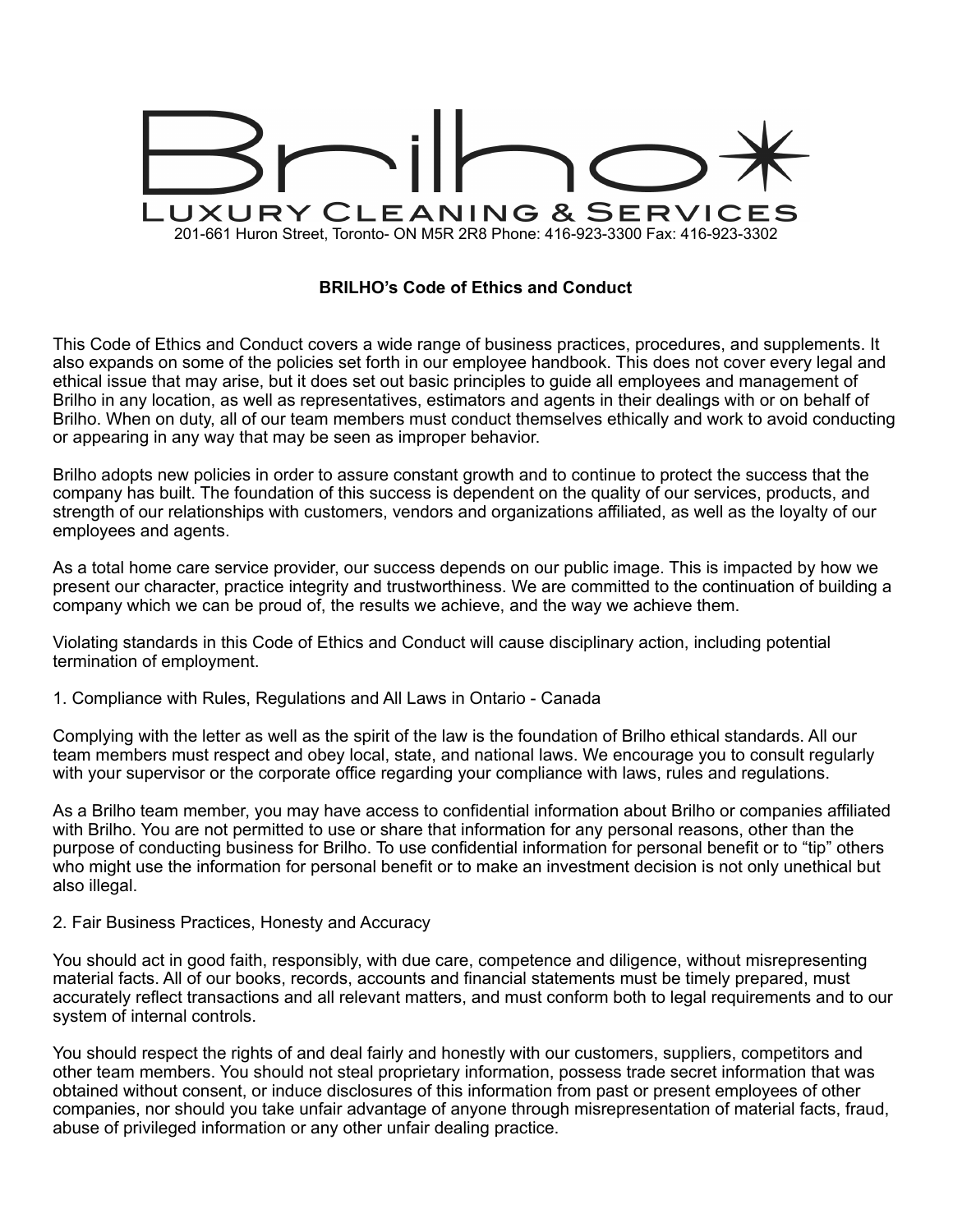## 3. Employee Relations

Brilho is the best total home care service because our goal is to provide an exciting and dynamic place to work, where all employees are given the opportunity to achieve their potential. A crucial factor in reaching this goal is ensuring that Brilho work environment is one that is safe and free of illegal discrimination or harassment of any kind. You should become familiar with Brilho Employee Handbook for complete information regarding Brilho's employment policies.

## 4. Corporate Opportunities, Conflicts of Interest and Gifts

Conflict of interest: You must avoid conflicts of interest. A conflict of interest exists when a person's private interest interferes in any way with the interests of Brilho. Conflicts of interest may also arise when you or members of your family receive improper personal benefits as a result of your position with Brilho. Loans to, or guarantees of obligations of you or your family members may create conflicts of interest. Conflicts of interest may not always be clear-cut, so if you have a question, you should ask management.

Corporate Opportunities: You must not take for yourself opportunities that are discovered through the use of Brilho property or information or otherwise through your position. You may not use Brilho's property, information or your position as a Brilho employee for improper gain, nor may you compete with Brilho directly or indirectly, unless expressly permitted by the terms of your employment. You owe a duty to Brilho to advance its legitimate interests when the opportunity to do so arises.

Gifts: You must not give or accept any gifts if the gift may be reasonably interpreted to indicate an intent to influence improperly the business relationships between Brilho and its vendors, customers, competitors or any outside party. Gifts that are commonly exchanged in connection with legitimate business dealings such as meals, entertainment, trips, event or concert tickets, exchanges of social amenities, etc., are permitted. To the extent that you are entertaining another party or being entertained, there must be a business purpose and no intention or even appearance of improper influence.

Although Brilho generally relies on your good judgment to comply with its gift policy, you are specifically prohibited from accepting a cash gift at any time. If you are offered a cash gift, you must promptly report the gift to the Management. If the return of the cash gift may result in undue embarrassment, or if the donor of the cash gift cannot be readily identified, the cash gift must be turned over to Brilho.

You must comply with all applicable federal, state or local laws or regulations relating to gifts. In particular, keep in mind that gifts to government officials may violate the Canadian Foreign Corrupt Practices Act or other Canadian or foreign laws or regulations regarding supplier gratuities.

Under no circumstances may you give or accept kickbacks in any form to or from a supplier or any other party.

### 5. Public Announcements and Disclosures

Brilho is subject to laws and regulations that govern how and when we disclose information. Only Brilho's Chief Executive Officer, or a person authorized by him/her, is permitted to speak with investors or investment analysts about Brilho, or to speak with the media about matters involving Brilho's financial condition, results of operations, future business prospects, or similar topics.

General media relations should be coordinated by Brilho's Chief Executive Officer or by a designated public relations firm. You should always refer news reporters, analysts or others seeking information about Brilho to one of the individuals listed above.

### 6. Security and Proper Use of Information and Resources

Assets: You are responsible for taking all reasonable steps to protect Brilho's assets. Any suspected fraud, theft, or misuse of Brilho's assets should be immediately reported. Your obligation to protect our assets extends to property, products, and intellectual property including trademarks, trade secrets, patents and copyrights, as well as business, marketing and service plans, and any unpublished data and reporting information regarding relationships with suppliers.